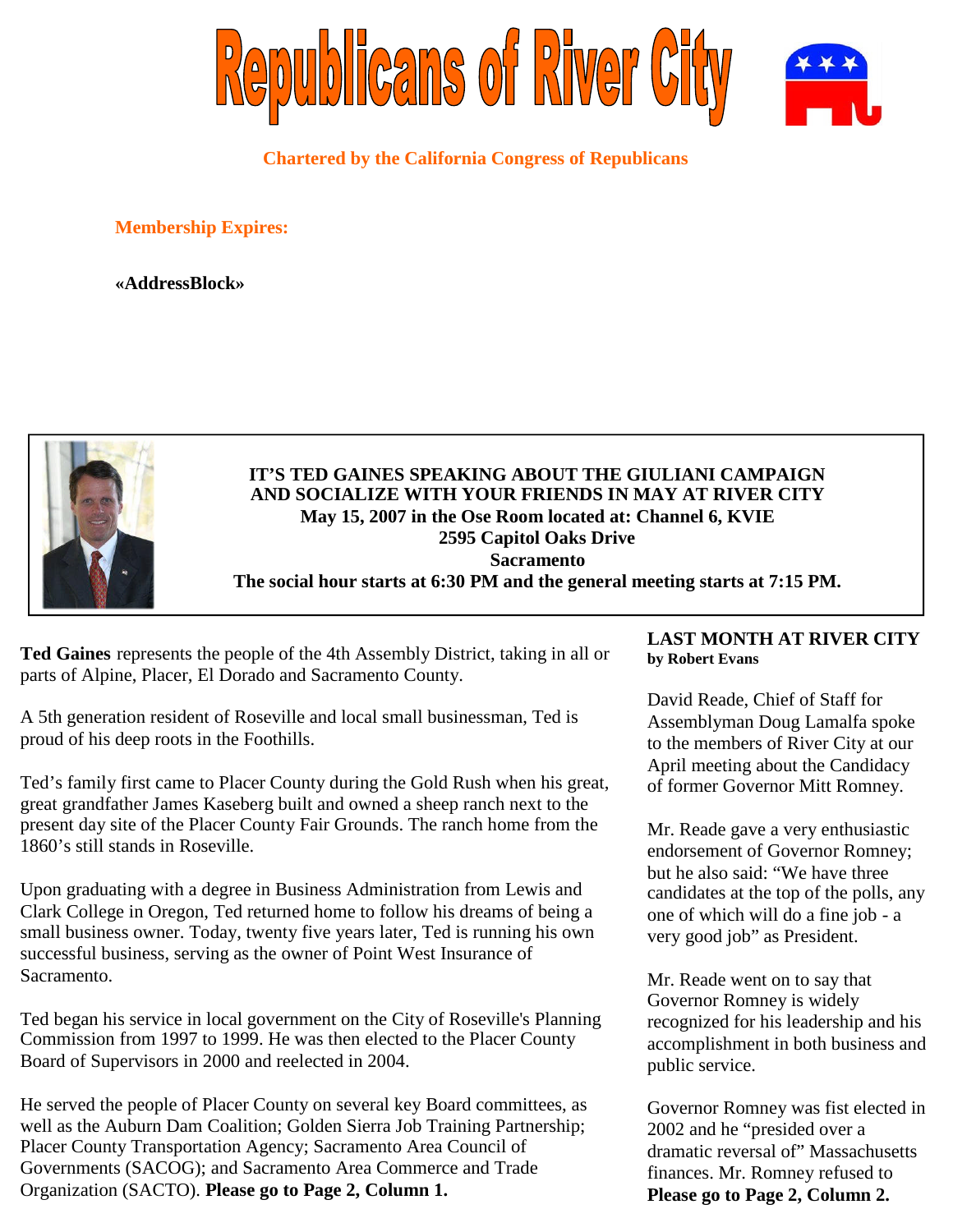# **Ted Gaines (Continued) Page 2**

As a member of the Board of Supervisors, Ted fought tirelessly for the principles of limited government and individual and fiscal responsibility. His experience as a small business owner has helped Ted bring a pro-business perspective to government.

In addition to his service in local government, Ted has been very involved in professional and community service activities. He is an honorary member of the Roseville Rotary Club, is a graduate of the Roseville Chamber Leadership Program and is a longtime member of Bayside Covenant Church. Ted chaired the South Placer National Day of Prayer Breakfast in 2004 and serves on the Honorary Committee for the Peace for Families Capitol Campaign.

Ted previously served as President of the Independent Insurance Agents and Brokers of Sacramento.

In 2006, Ted was elected to serve the people of the 4th Assembly District.

Ted has been married to his beautiful wife Beth since 1985. Beth and Ted live in Roseville and are blessed with six children.



## **LAST MONTH AT RIVER CITY (Continued)**

raise taxes and he streamlined government programs and enacted economic reforms to stimulate growth in Massachusetts. This effort resulted in closing a \$3 billion budget shortfall and moved the state from deficits to surpluses and helped the state add approximately 60,000 jobs in the last two years.



Governor Mitt Romney

Governor Romney's top priority was to reform the education system and to help he established a scholarship program to reward the top twentyfive percent of Massachusetts high school students with a four-year tuition-free scholarship to any Massachusetts public university or college. He also instituted education reforms including merit pay, emphasis on math and science, intervention for failing schools and English immersion for foreign language speaking students.

Another priority was private, marketbased health insurance for every Massachusetts citizen, without government takeover and without raising taxes.

Unfortunately, Mr. Reade did not go into any length about what Governor Romney intends to do if he is elected President in 2008, other than to say that keeping the nation safe from terrorist attack, continuing the Bush tax cuts and streamlining and reducing the size and cost of government are Governor Romney's top priorities.

Mr. Reade's talk was very well received by the members present and we look forward to having Mr. Reade as our speaker in the future.

## **ON THIS DATE IN MAY:**

May 6, 1960 - President Dwight Eisenhower signs Republicans' Civil Rights Act of 1960, overcoming 125 hours of around-the-clock filibuster by 18 Senate Democrats.

May 10, 2001 - President George W. Bush nominates Miguel Estrada to be the first Hispanic to serve on the U.S. Court of Appeals for the D.C. Circuit; Democrats in the Senate successfully filibustered the nomination.

May 10, 1866 - U. S. House passes Republicans' 14th Amendment guaranteeing due process and equal protection of the laws to all citizens; 100% of Democrats vote NO.

May 17, 1954 - Chief Justice Earl Warren, three-term Republican Governor of California and Republican vice presidential nominee in 1948, wins unanimous support of the Supreme Court for school designation in Brown v. Board of Education.

May 22, 1856 - For denouncing Democrats' pro-slavery policy, Republican U. S. Senator Charles Summer (R-MA) is beaten nearly to death on the floor of the Senate by U. S. Representative Preston Brooks (D-SC).

May 23, 2003 - Senator Sam Brownback (R-KS) introduces bill to establish National Museum of African American History and Culture.

May 29, 1902 - Virginia Democrats implement new state constitution, condemned by Republicans as illegal, reducing African-American voter registration by 86%.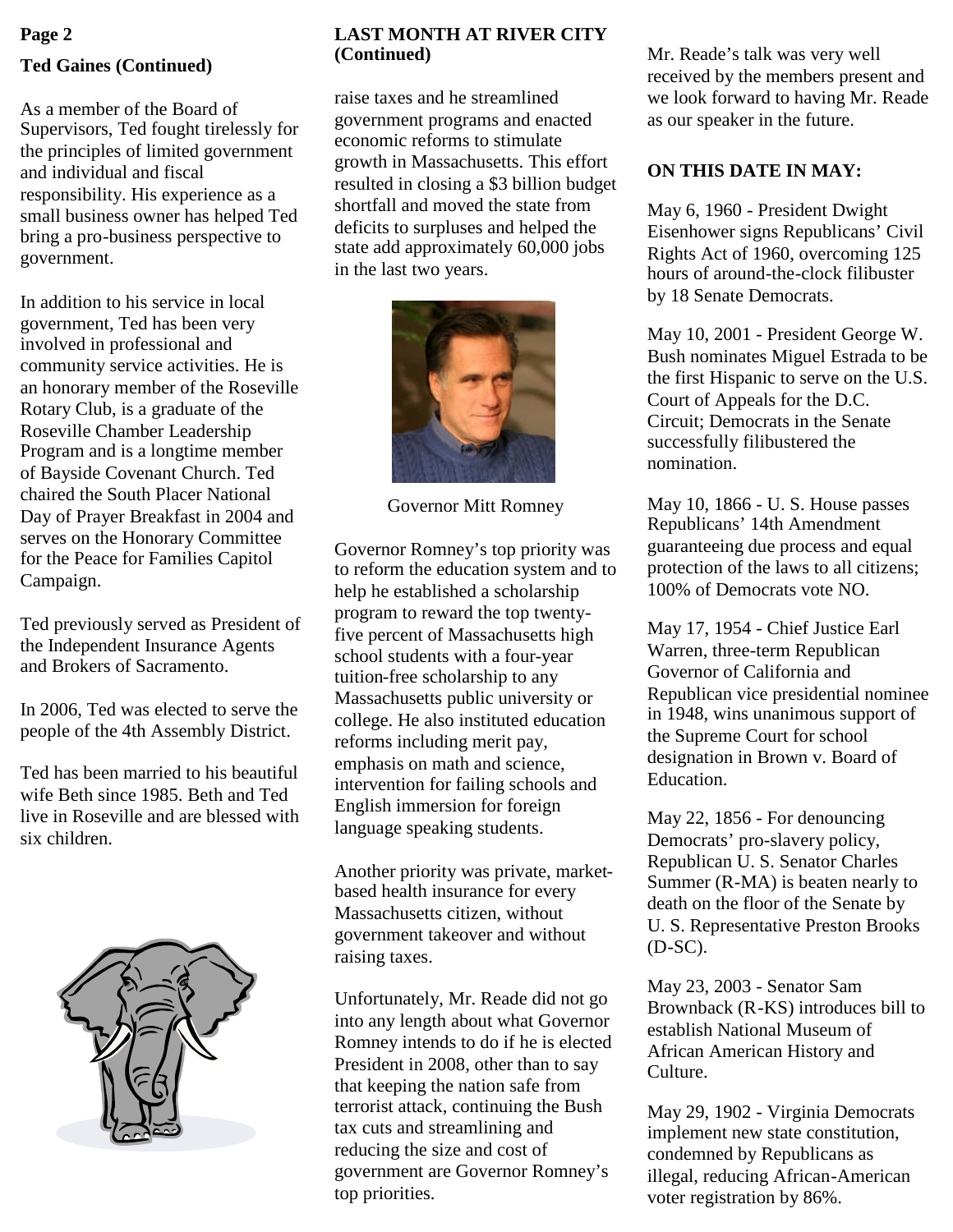## **Page 3**



**The Honorable Dave Cox**

#### **PRISON CONSTRUCTION AND REHABILITATION** By Senator Dave Cox

On April 26th, the Legislature passed Assembly Bill 900 which will start the process of building 53,000 new state prison and local jail beds in California. I supported this legislation because of the urgency of the prison overcrowding situation in our state, and the possibility of federal judges taking actions that would be injurious to public safety. This package is a compromise plan that upholds my commitments to making public safety a top priority and to provide assistance and funding to local communities that have suffered because of the impacts of state prisons in the past.

These additional prison beds provided by this legislation will prevent the early release of dangerous criminals back into our neighborhoods as has been threatened by federal courts currently reviewing the California prison system for poor health care and treatment of inmates with mental illnesses.

AB 900 includes much needed funding to lessen the negative impacts of prisons on our local communities. \$300 million dollars is dedicated to improve water treatment and other environmental problems at state prisons. Some of these funds will be used for Mule Creek State Prison to improve its water treatment

plant to prevent the continuance of groundwater pollution in the City of Ione in Amador County.

The Governor and Corrections Secretary Tilton have also assured me that they are committed to address the adverse impacts of current prison facilities on local communities. Part of the funds committed by AB 900 to construction projects will be used to mitigate the impact of the increased inmate populations on local communities.

While I do not like everything in this compromise measure, I am satisfied that it has the necessary amount of funding to pay for impacts on local communities, and more importantly, it protects public safety by preventing the early release of prisoners from state prisons.

# **HAVE A LAUGH**

# **Life After Death**

"Do you believe in life after death?" the boss asked one of his employees.

"Yes sir" the new employee replied.

"Well then, that makes everything just fine," the boss went on. "After you left early yesterday to go to your grandmother's funeral, she stopped in to see you."

## **Climb The Walls**

"Oh, I sure am happy to see you" the little boy said to his grandmother on his mother's side. "Now maybe daddy will do the trick he has been promising us."

The grandmother was curious: "What trick is that?" she asked. "I heard him tell mommy that he would be climbing the walls if you came to visit" the little boy answered.

# **2007 REPUBLICAN LEADERSHIP CONFERENCE**

By Robert Evans

The California Republican Party hosted 132 County chairmen, treasurers and leaders from throughout California at the Four Points Sheraton in Fresno on May 5.

The 2007 Leadership Conference was a full day of meetings and briefings on campaign finance and county party building where county chairmen, treasurers and leaders left Fresno with a stronger understanding of what it takes to build a more powerful county membership organizations in their own counties.

Craig MacGlashan (Chairman of the Sacramento County Republican Central Committee), Carl Burton and Robert Evans attended the chairman's meeting, where we received a strategic briefing from Keen Butcher, Ron Nehring and Mike Kamburowski. Next, we learned about building a strong party (Tom Clark), strategic planning for county committees (Ron Nehring), effective county committee meetings (Cindy Chin, Josh Trevino and Tom Del Beccaro), voter registration tactics and voter turnout tactics (Jay McCleskey), the importance of local elections, endorsements and member communications (Keen Butcher and Ron Nehring), campaign finance (Keith Carlson), direct mail and personal solicitation (Elizabeth Sanford and Keen Butcher), donor clubs ((Tony Krvaric) and finally, on-line tools for fundraising (Ron Nehring). A long program, packed with useful information.

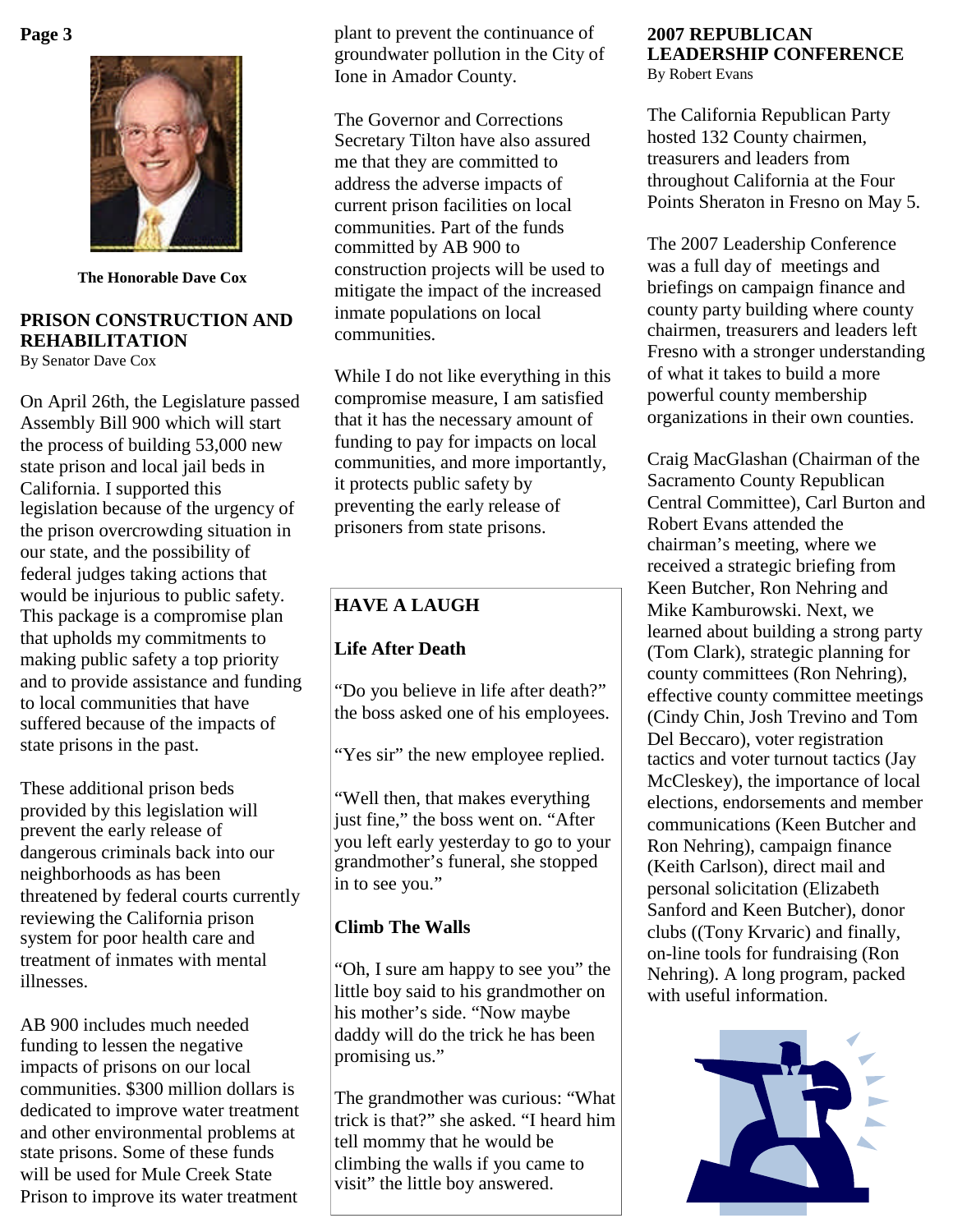**IN CASE YOU MISSED IT By Robert Evans**

## **Democrats Ban 'War on Terrorism' Phrase**

The House Armed Services Committee has banned the phrase "global war on terrorism" from the 2008 Defense Authorization Act.

Committee Chairman Ike Skelton, a Missouri Democrat, said the move is intended to differentiate between battles fought in Iraq and those fought in Afghanistan.

A memo from a committee staffer lists as acceptable phrases "the war in Iraq" and "the war in Afghanistan," The Washington Times reported.

"The Iraq war is separate and distinct from the war against terrorists, who have their genesis in Afghanistan and who attacked us on September 11," Skelton said.

White House spokesman Scott Stanzel responded: "It makes you wonder if House Democrats don't think the challenge we are facing is global, if it is not a war or if the threat we confront is not terrorism."

House Minority Leader John Boehner, an Ohio Republican, weighed in: "The attempt by Democrats to erase the words 'global' and 'terror' from our current war is an absurd effort to deny the

**Page 4** fact that America is battling terrorism on a global scale."

> And Boehner's spokesman Brian Kennedy said: "What's next, banning the use of the phrase 'tax hike'?"

#### **FACTS FROM THE WORLD BANK By Robert Evans**

The world's GDP (official exchange rate basis) in 2005 was over \$44 trillion.

In 2006, it is estimated that this grew by about 4.5 percent making the 2006 number about \$46 trillion (final numbers are still not available).

Of this \$46 trillion, the U.S. and the EU account for about \$13 trillion each, or 52 percent of the total. Japan is about \$5 trillion or about 11 percent. The United Kingdom (Britain) accounts for just over \$2 trillion or about 4.5 percent. China comes in at about \$2.5 trillion or about 5 percent.

All of these, a total of five countries account for nearly 75 percent of the world's GDP. The balance of 25 percent plus is distributed amongst 172 separate and economically accounted for countries.



#### **Republicans of River City Board of Directors:**

Carl Burton, President Marian Higdon, Director Norman Jachens, 1st Vice President Fred Hildebrand, Director Betty Axup, 2nd Vice President Mary Pearson, Director William Chan, Membership Secretary Al Rogel, Director Robert Evans, Treasurer Carey Stirling, Director Paul Green, Past President Barbara Sullivan, Director George Bradshaw, Director Florin Ciuriuc, Associate Director Richard Eigenheer, Director Marko Mlikotin, Associate Director Ed Gorre, Director

## **FOR ALL YOUR INSURANCE NEEDS, CALL RRC MEMBER**



Samuel R. Jones Agent<br>CA Insurance License #0E10314<br>As Integerates Agent Improving Mac

samuel\_jones@us.aflac.com aflac.com

**SAMUEL R JONES: (Business) 916-332-2506 or (Cell) 916-813-1657**



**ublished by the Republicans of River City:**

Volume 2007, Issue 5 P. O. Box 1635 Carmichael, CA 95609-1635

Editor: Robert Evans Telephone 359-5741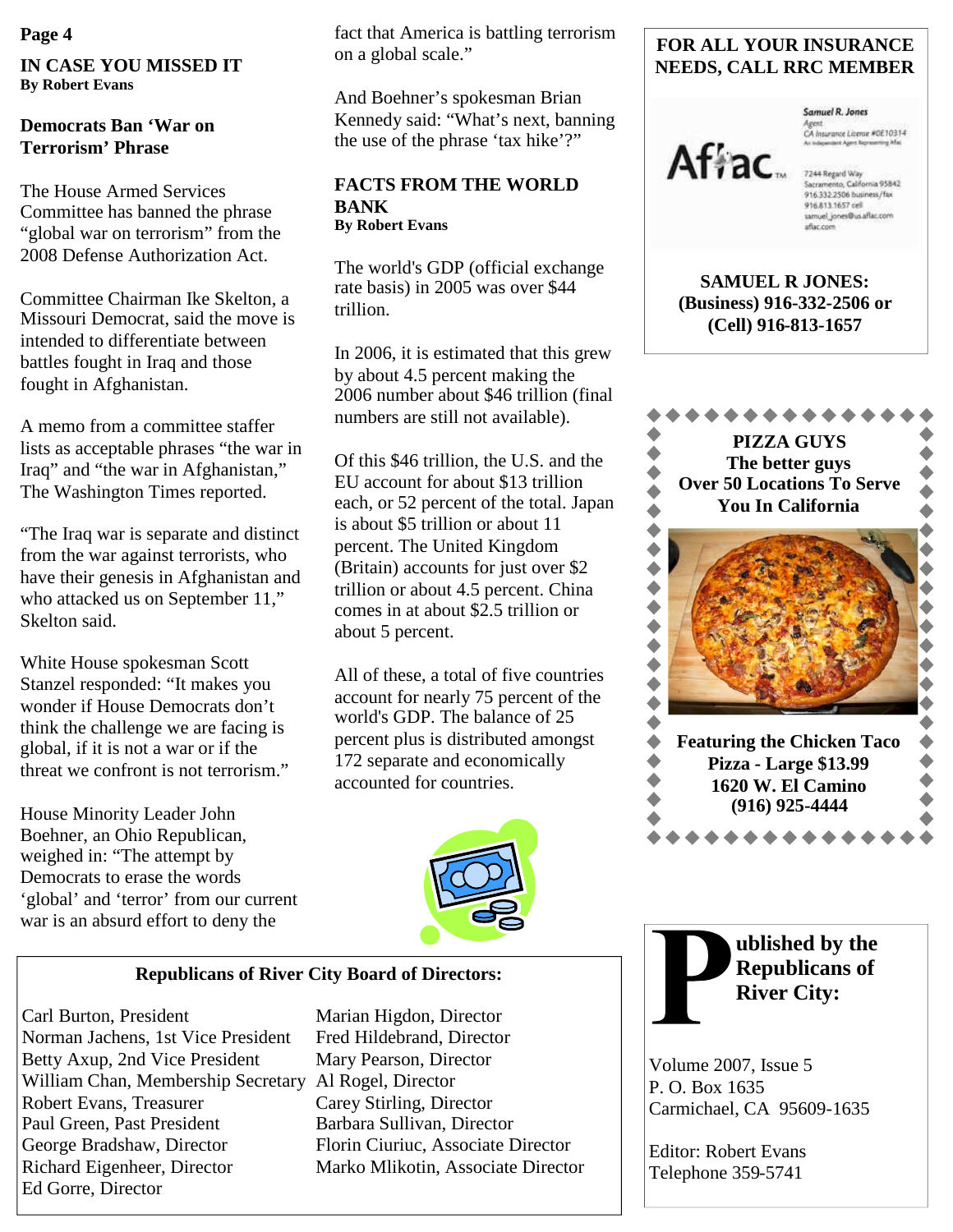**Page 5**



**Honorable Roger Niello**

## **STATE GOVERNMENT IMPROVES ONLINE EFFICIENCY By Assemblyman Roger Niello**

Slowly but surely, State Government gets easier to navigate. Thanks to recent changes in the way the State has implemented its online services, it is easier than ever for taxpayers to access necessary information and services and do business with the state online. Consumers can now interface quickly and easily with several state agencies through the internet and while the innovation hasn't come about as quickly as it did in the private sector, the state has entered the 21st century and citizens should be looking to take advantage of this online "renaissance" of state services.

Many of these agencies and services have been online for some time, however it has only been recently that complete website integration and more intuitive portal access has been available. If one visits the state portal at www.my.ca.gov, the changes can be easily seen. Online services that consist of everything from the Department of Motor Vehicles (DMV) to the State Franchise Tax Board to the ability to pay local parking tickets is now available on the State's online portal.

While the California DMV was one of the nation's first motor vehicle

department to offer online services to customers, only recently did the DMV begin to add to the number of available online services and make business with this state agency a much more pleasant experience. In recent years, Vehicle Registration Internet Renewals have increased substantially, increasing nearly 34 percent in 2006 from 2005. And since September of 2004, nearly 1 million drivers have renewed their licenses online.

The DMV will continue to add a new online feature every 120 days, but currently, in addition to license and registration renewals, customers of the DMV can also purchase personalized plates, check the license status of driver's education or traffic schools, file change of address forms, calculate fees and taxes due, request refunds, and make appointments to visit local DMV offices. In addition, driver's handbooks, parent-teen training guides and more are all available on this much-improved site. Like going to the dentist, dealing with the DMV is probably never be something any of us will want to do, but the online capabilities of the DMV website have turned this agency into a place that isn't nearly as burdensome for the motoring public.

Several other innovations in State websites have also emerged in recently. 21 California counties now let you pay your parking tickets through a link on the state's main portal. One of our favorite spots on the State Portal is a link to the State Controller's site that allows citizens to search a database for unclaimed property. The State of California is holding more than \$5.1 billion in unclaimed property. These assets have been turned over to the State for safekeeping by banks, businesses, and other organizations as required by law, and last year, more than 328,000 accounts were returned, with the average amount being returned nearly \$900.

For those trying to make a living by finding work or starting a small business, job listings through the Employment Development Department, and a "business portal" that provides access to information on business licensing and permits, taxes, and general business start-up information is available. Those looking to do business with the state can find information available regarding bidding on state contracts.

Anyone planning to visit or tour California can now access information on the state's parks as well as a link to the state park reservation system. Weather and upto-date road information is available in addition to a link to tour and travel websites. Hunting and fishing information from the Department of Fish and Game and maps of the state can also be accessed through the portal.

Technology and the internet have made access to our government easier and more efficient. In today's fast-paced world, that is extremely important for all of us. No one should be forced to stand in the line at the DMV and waste valuable time out of their day to perform a simple transaction and dealing with government shouldn't make for a complicated or stressful situation. Fortunately, the State of California is catching on, and, like the private sector, has found that internet innovation can be an efficient tool for serving its customers.

A link to the state's portal is available on my website at www.assembly.ca.gov.niello. And you should always feel free to let me know of your experiences with state government, positive or negative, by phoning my district office at (916) 349-1995, or sending an email to assemblymember.niello@assembly.c a.gov.